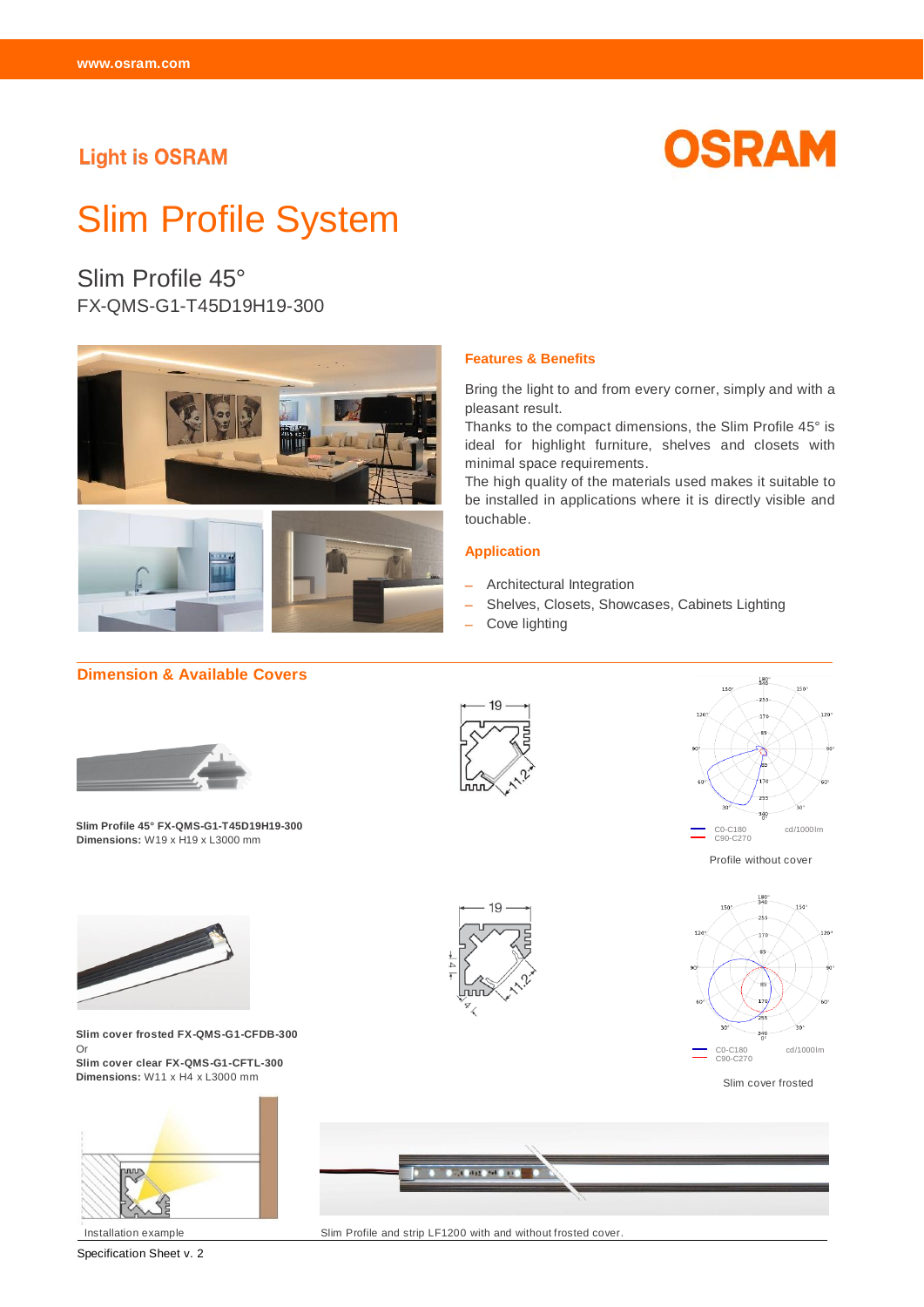#### **Electrical & Output data**

|           | <b>Profile &amp; LED Strip Compatibility</b> |        |       |                          |                             |                          |                          |                          |                          |  |  |  |
|-----------|----------------------------------------------|--------|-------|--------------------------|-----------------------------|--------------------------|--------------------------|--------------------------|--------------------------|--|--|--|
|           | <b>LED Strip White IP00</b>                  |        |       | <b>LF500</b>             | <b>LF800S</b>               | <b>LF1200</b>            | <b>LF2000</b>            | <b>LF3000</b>            | <b>LF4000</b>            |  |  |  |
|           | <b>Color Temperature</b>                     |        |       |                          | Luminous Flux $(lm/m)^{-1}$ |                          |                          |                          |                          |  |  |  |
|           | 820                                          | 2000 K | White |                          |                             | 650                      | 1072                     | 1625                     | $\overline{\phantom{a}}$ |  |  |  |
| $\bullet$ | 822                                          | 2200 K | White | 286                      | 481                         | ٠                        |                          |                          | ۰                        |  |  |  |
| $\bullet$ | 824                                          | 2400 K | White | $\overline{\phantom{a}}$ | $\sim$                      | 780                      | 1300                     | 1950                     | $\overline{\phantom{a}}$ |  |  |  |
| 0         | 825                                          | 2500 K | White | 312                      | 520                         | $\overline{\phantom{a}}$ |                          |                          | $\overline{\phantom{a}}$ |  |  |  |
|           | 827                                          | 2700 K | White | 312                      | 520                         | 780                      | 1300                     | 1950                     | 2437                     |  |  |  |
|           | 830                                          | 3000 K | White | 338                      | 520                         | 780                      | 1300                     | 1950                     | 2437                     |  |  |  |
|           | 835                                          | 3500 K | White | 338                      | 520                         | $\overline{\phantom{a}}$ | $\overline{\phantom{a}}$ | $\overline{\phantom{a}}$ | $\overline{\phantom{a}}$ |  |  |  |
| O         | 840                                          | 4000 K | White | 338                      | 520                         | 780                      | 1300                     | 1950                     | 2502                     |  |  |  |
|           | 850                                          | 5000 K | White | $\overline{\phantom{a}}$ | $\sim$                      | 780                      | 1300                     | 1950                     | 2502                     |  |  |  |
|           | 865                                          | 6500 K | White | 338                      | 520                         | 780                      | 1300                     | 1950                     | 2502                     |  |  |  |
|           | CRI 90 922                                   | 2200 K | White | 234                      | 357                         | $\blacksquare$           | $\overline{\phantom{a}}$ | $\overline{\phantom{a}}$ | $\overline{\phantom{a}}$ |  |  |  |
|           | CRI 90 927                                   | 2700 K | White | 260                      | 403                         | 715                      | 1170                     | 1755                     | ٠                        |  |  |  |
|           | CRI 90 930                                   | 3000 K | White | 260                      | 403                         | 780                      | 1300                     | 1950                     | $\overline{\phantom{a}}$ |  |  |  |
|           | CRI 90 935                                   | 3500 K | White | 286                      | 442                         | $\overline{\phantom{a}}$ |                          |                          | ۰                        |  |  |  |
|           | CRI 90 940                                   | 4000 K | White | 286                      | 442                         | 780                      | 1300                     | 1950                     | $\overline{\phantom{a}}$ |  |  |  |
|           | CRI 90 965                                   | 6500 K | White | 286                      | 442                         | $\blacksquare$           | $\overline{\phantom{a}}$ | $\overline{\phantom{a}}$ | ٠                        |  |  |  |

|           | <b>LED Strip Special White IP00</b> |                    |         | <b>LF1200</b><br><b>SW</b> | <b>LF1200</b><br><b>TW</b> | <b>LF2000</b><br><b>SW</b> | <b>LF2000</b><br><b>TW</b> | <b>LF3000</b><br><b>SW</b> | LF3000<br><b>TW</b>      | <b>LF3000</b><br><b>TWW</b> |  |  |
|-----------|-------------------------------------|--------------------|---------|----------------------------|----------------------------|----------------------------|----------------------------|----------------------------|--------------------------|-----------------------------|--|--|
|           | <b>Color Temperature</b>            |                    |         |                            | Luminous Flux (Im/m) 1     |                            |                            |                            |                          |                             |  |  |
|           | CRI 90 930                          | 3000 K             | White   | 780                        | $\overline{a}$             | 1300                       | $\overline{a}$             | 1950                       | $\overline{\phantom{a}}$ | $\sim$                      |  |  |
|           | CRI 90 940                          | 4000 K             | White   | 780                        | $\sim$                     | 1300                       | $\overline{\phantom{a}}$   | 1950                       | ٠                        | ۰                           |  |  |
|           | <b>TW</b>                           | $2700 -$           | Dynamic | $\sim$                     | 780                        | $\overline{\phantom{a}}$   | 1300                       | $\overline{a}$             | 1950                     | $\overline{\phantom{a}}$    |  |  |
|           |                                     | 6500 K             | White   |                            |                            |                            |                            |                            |                          |                             |  |  |
| $\bullet$ | <b>TWW</b>                          | 2200/2500- Dynamic |         | $\overline{\phantom{a}}$   |                            |                            | $\overline{\phantom{a}}$   | $\overline{\phantom{a}}$   | ۰                        | 1950                        |  |  |
|           |                                     | 6500 K             | White   |                            |                            |                            |                            |                            |                          |                             |  |  |

| <b>LED Strip Color IP00</b> |             |             | <b>LF05A2</b>            | <b>LF200C</b>            | LF05CE                   | LF05CA2                  | LF700RGBW                | LF71300RGBW    |  |
|-----------------------------|-------------|-------------|--------------------------|--------------------------|--------------------------|--------------------------|--------------------------|----------------|--|
| Color Wave length           |             |             |                          | Luminous Flux (lm/m)     |                          |                          |                          |                |  |
| R                           | 625         | Red         | 78                       | $\overline{a}$           | $\overline{a}$           | $\overline{\phantom{a}}$ | $\overline{\phantom{a}}$ | $\overline{a}$ |  |
| G                           | 525         | Green       | 117                      | $\overline{\phantom{a}}$ | $\overline{\phantom{a}}$ | ۰                        | $\sim$                   | $\sim$         |  |
| B                           | 467         | <b>Blue</b> | 52                       | $\overline{a}$           | $\overline{\phantom{a}}$ | $\overline{\phantom{a}}$ | $\overline{a}$           | $\sim$         |  |
|                             | 587         | Yellow      | 71                       | $\overline{\phantom{a}}$ | $\overline{\phantom{a}}$ | $\overline{\phantom{a}}$ | $\sim$                   | $\sim$         |  |
| $\circ$                     | 602         | Orange      | 84                       | $\overline{\phantom{a}}$ | $\overline{\phantom{a}}$ | $\overline{\phantom{a}}$ | $\overline{a}$           | $\sim$         |  |
| O<br><b>RGB</b>             | <b>RGB</b>  | <b>RGB</b>  |                          | 136                      | 117                      | 305                      | $\overline{\phantom{a}}$ |                |  |
| <b>RGBW</b>                 | <b>RGBW</b> | <b>RGBW</b> | $\overline{\phantom{a}}$ | $\overline{a}$           | $\overline{\phantom{a}}$ | $\overline{\phantom{a}}$ | $453*$                   | 840*           |  |

\*Both channels RGB and White on

| <b>Profile &amp; LED Strip Compatibility</b> |        |       |                          |                                    |                          |                          |                          |                          |                          |  |  |
|----------------------------------------------|--------|-------|--------------------------|------------------------------------|--------------------------|--------------------------|--------------------------|--------------------------|--------------------------|--|--|
| <b>LED Strip White IP67</b>                  |        |       | <b>LFP500</b>            | <b>LFP800S</b>                     | <b>LFP800</b>            | <b>LFP1200</b>           | <b>LFP1200 SW</b>        | <b>LFP2000</b>           | <b>LFP2000 SW</b>        |  |  |
| <b>Color Temperature</b>                     |        |       |                          | Luminous Flux $(\text{Im/m})^{-1}$ |                          |                          |                          |                          |                          |  |  |
| 824                                          | 2400 K | White | $\overline{\phantom{a}}$ | $\overline{\phantom{a}}$           | 520                      | 715                      | $\sim$                   | 1170                     | $\overline{\phantom{a}}$ |  |  |
| 827                                          | 2700 K | White | 286                      | 481                                | 520                      | 747                      | $\overline{\phantom{a}}$ | 1235                     |                          |  |  |
| 830                                          | 3000 K | White | 312                      | 520                                | $\sim$                   | 780                      | $\overline{\phantom{a}}$ | 1235                     | $\overline{\phantom{a}}$ |  |  |
| 835                                          | 3500 K | White | 312                      | 520                                | $\overline{\phantom{a}}$ | $\overline{\phantom{a}}$ | $\overline{\phantom{a}}$ | ٠                        | ۰                        |  |  |
| 840                                          | 4000 K | White | 338                      | 520                                | $\sim$                   | 780                      | $\sim$                   | 1235                     | $\overline{\phantom{a}}$ |  |  |
| 860                                          | 6000 K | White | $\sim$                   | ٠                                  | ٠                        | 715                      | $\overline{\phantom{a}}$ | 1170                     | ٠                        |  |  |
| 865                                          | 6500 K | White | 338                      | 520                                | $\overline{\phantom{a}}$ | $\overline{\phantom{a}}$ | $\overline{\phantom{a}}$ | $\overline{\phantom{a}}$ | $\overline{\phantom{a}}$ |  |  |
| CRI 90 927                                   | 2700 K | White | 234                      | 357                                | $\overline{\phantom{a}}$ | ٠                        | $\overline{\phantom{a}}$ | ٠                        | ٠                        |  |  |
| CRI 90 930                                   | 3000 K | White | $\sim$                   | $\overline{\phantom{a}}$           | $\overline{\phantom{a}}$ | 715                      | $\overline{a}$           | 1170                     | $\overline{\phantom{a}}$ |  |  |
| CRI 90 935                                   | 3500 K | White | 260                      | 403                                | ٠                        | $\overline{\phantom{a}}$ | $\overline{\phantom{a}}$ | ٠                        | ٠                        |  |  |
| CRI 90 940                                   | 4000 K | White | 260                      | 403                                | $\overline{\phantom{a}}$ | 780                      | 780                      | 1235                     | 1170                     |  |  |
| CRI 90 960                                   | 5800 K | White | $\sim$                   | $\overline{\phantom{a}}$           | $\overline{\phantom{a}}$ | 780                      | $\overline{\phantom{a}}$ | 1235                     | ٠                        |  |  |
| CRI 90 965                                   | 6500 K | White | 260                      | 442                                | $\sim$                   | $\overline{\phantom{a}}$ | $\overline{\phantom{a}}$ | $\overline{\phantom{a}}$ | $\overline{\phantom{a}}$ |  |  |

| <b>LED Strip Color IP67</b> |                                        |     |      | $LF05A-B3-P$ | <b>LFP200C</b>       | LF05CE-P                 | LF05CA-P |  |  |  |
|-----------------------------|----------------------------------------|-----|------|--------------|----------------------|--------------------------|----------|--|--|--|
|                             | <b>Color Wave length</b>               |     |      |              | Luminous Flux (Im/m) |                          |          |  |  |  |
|                             |                                        | 467 | Blue | 52           |                      | $\overline{\phantom{a}}$ |          |  |  |  |
| O                           | <b>RGB</b><br><b>RGB</b><br><b>RGB</b> |     |      |              | 136                  | :1                       | 305      |  |  |  |

<sup>1</sup> Luminous flux comprehensive of the track's efficiency without cover (Light Output Ratio 65%).  **Note:** -39% luminous flux with frosted cover and -10 % with clear cover (estimated value).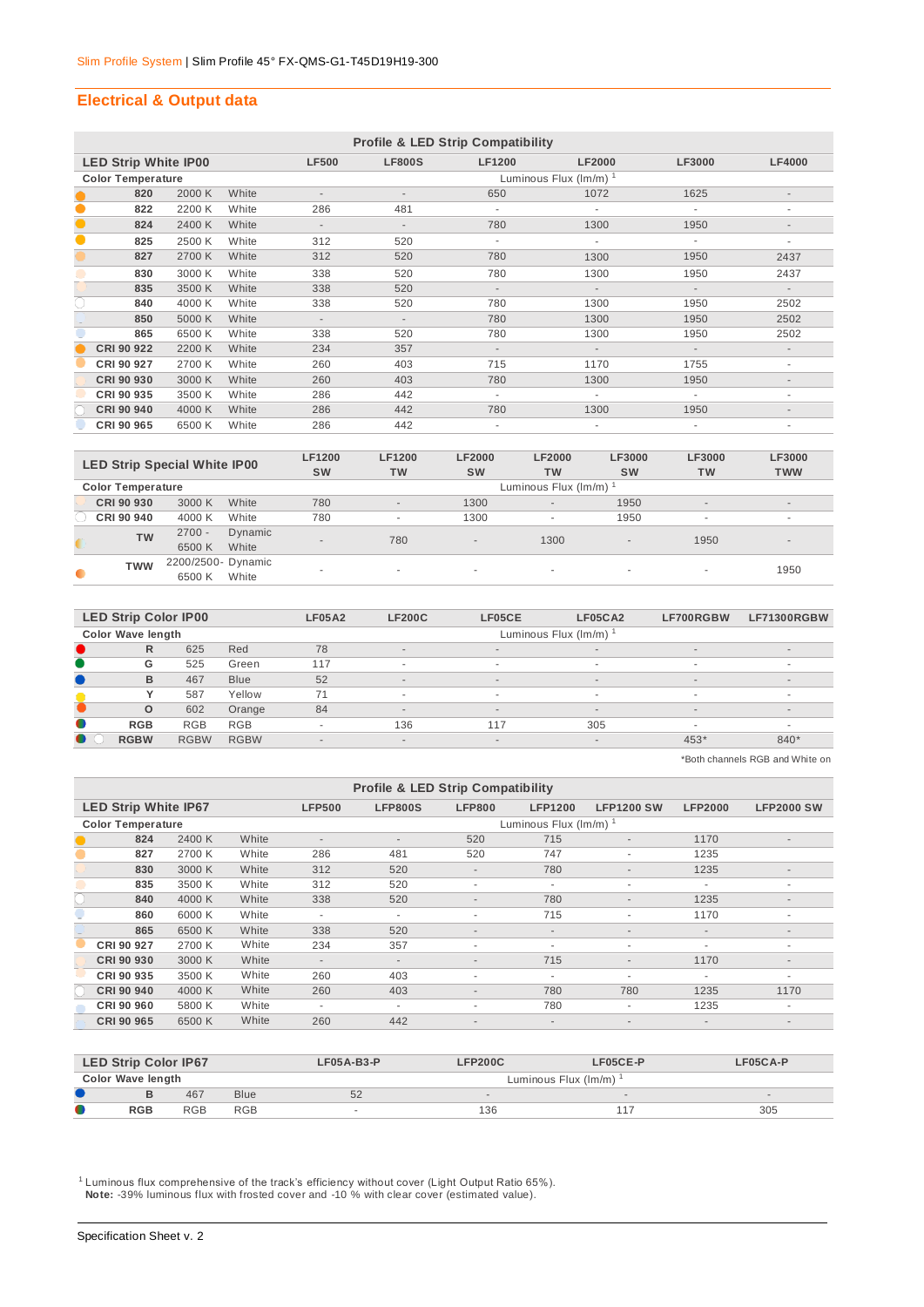#### **Thermal compatibility**

| <b>IP00 LED strip</b>    |                           | White & Special White          |                                                               |                                  |               | <b>Tunable White</b>       |                     |              |                             | Color                                               |                             |                       |
|--------------------------|---------------------------|--------------------------------|---------------------------------------------------------------|----------------------------------|---------------|----------------------------|---------------------|--------------|-----------------------------|-----------------------------------------------------|-----------------------------|-----------------------|
|                          |                           | <b>LF500</b><br><b>LF800S</b>  | LF1200<br><b>LF1200SW</b><br><b>LF2000</b><br><b>LF2000SW</b> | <b>LF3000</b><br><b>LF3000SW</b> | <b>LF4000</b> | <b>LF1200</b><br><b>TW</b> | <b>LF2000</b><br>ТW | LF3000<br>тw | <b>LF3000</b><br><b>TWW</b> | <b>LF05A2</b><br>LF05CA2<br>LF05CE<br><b>LF200C</b> | <b>LF700</b><br><b>RGBW</b> | LF1300<br><b>RGBW</b> |
|                          | <b>Mounting condition</b> | Maximum Ambient Temperature °C |                                                               |                                  |               |                            |                     |              |                             |                                                     |                             |                       |
| maria                    | Surface mounting          | 50                             | 50                                                            | 38                               | 38            | 50                         | 50                  | 35           | 35                          | 50                                                  | 50                          | 45                    |
| manual 1<br>$\mathbb{Z}$ | Recessed mounting         | 50                             | 45                                                            | 30                               | 30            | 50                         | 40                  | 25           | 30                          | 50                                                  | 50                          | 42                    |

| IP67 LED strip            |                   |                                 | White & Special White                                                                     | Color |                                       |          |  |  |  |
|---------------------------|-------------------|---------------------------------|-------------------------------------------------------------------------------------------|-------|---------------------------------------|----------|--|--|--|
|                           |                   | <b>LFP500</b><br><b>LFP800S</b> | <b>LFP800</b><br><b>LFP1200</b><br><b>LFP2000</b><br><b>LFP1200SW</b><br><b>LFP2000SW</b> |       | LF05A-P<br>LF05CE-P<br><b>LFP200C</b> | LF05CA-P |  |  |  |
| <b>Mounting condition</b> |                   | Maximum Ambient Temperature °C  |                                                                                           |       |                                       |          |  |  |  |
| marie                     | Surface mounting  | 50                              | 50                                                                                        | 40    | 50                                    | 40       |  |  |  |
| 221122221                 | Recessed mounting | 50                              | 50                                                                                        | 35    | 50                                    | 35       |  |  |  |

The tables report the maximum recommended ambient temperature for the Slim Profile 45° in combination with IP00 and IP67 LED strips in case of surface or recessed mounting condition. In these conditions the expected Tc of LED strip is the maximum allowed. **Note:** the table is for application evaluation only; always ensure that Tc do not exceed the maximum allowed value.

For further information contact our support service at [flex-support@osram.com](mailto:flex-support@osram.com) 

## **Visibility of LED spots**

| White & Special White<br><b>IP00 LED strip</b> |              |               |                                                 | <b>Tunable White</b>                                                                    |                                                                    | Color                                               |                         |
|------------------------------------------------|--------------|---------------|-------------------------------------------------|-----------------------------------------------------------------------------------------|--------------------------------------------------------------------|-----------------------------------------------------|-------------------------|
| <b>Covers</b>                                  | <b>LF500</b> | <b>LF800S</b> | <b>LF1200</b><br><b>LF2000</b><br><b>LF3000</b> | <b>LF1200SW</b><br><b>LF2000SW</b><br><b>LF3000SW</b><br>Maximum Ambient Temperature °C | <b>LF1200TW</b><br><b>LF2000TW</b><br><b>LF3000TW</b><br>LF3000TWW | <b>LF05A2</b><br>LF05CA2<br>LF05CE<br><b>LF200C</b> | LF700RGBW<br>LF1300RGBW |
|                                                |              |               |                                                 |                                                                                         |                                                                    |                                                     |                         |
| <b>Frosted cover</b><br>FX-QMS-G1-CFDB-300     | $\bullet$    |               |                                                 | $\bullet$                                                                               |                                                                    |                                                     | $\bullet$               |
| <b>Clear Cover</b><br>FX-QMS-G1-CFTL-300       | $\bullet$    |               |                                                 | ٠                                                                                       |                                                                    |                                                     |                         |

| IP67 LED strip                             | White & Special White |                |                                                                                      |                                                          | Color                                             | . |
|--------------------------------------------|-----------------------|----------------|--------------------------------------------------------------------------------------|----------------------------------------------------------|---------------------------------------------------|---|
| <b>Covers</b>                              | <b>LFP500</b>         | <b>LFP800S</b> | <b>LFP1200</b><br><b>LFP2000</b><br><b>LFP3000</b><br>Maximum Ambient Temperature °C | <b>LFP1200SW</b><br><b>LFP2000SW</b><br><b>LFP3000SW</b> | LF05A-P<br>LF05CA-P<br>LF05CE-P<br><b>LFP200C</b> | . |
|                                            |                       |                |                                                                                      |                                                          |                                                   |   |
| <b>Frosted cover</b><br>FX-QMS-G1-CFDB-300 | $\bullet$             |                | $\bullet$                                                                            | $\bullet$                                                |                                                   | . |
| <b>Clear Cover</b><br>FX-QMS-G1-CFTL-300   |                       | $\bullet$      | ۰                                                                                    |                                                          |                                                   |   |

LINEARlight FLEX® LED strips in system combination with profiles and covers - Visibility of LED spots.

Front view from observing point: < 1.5m, size: not to scale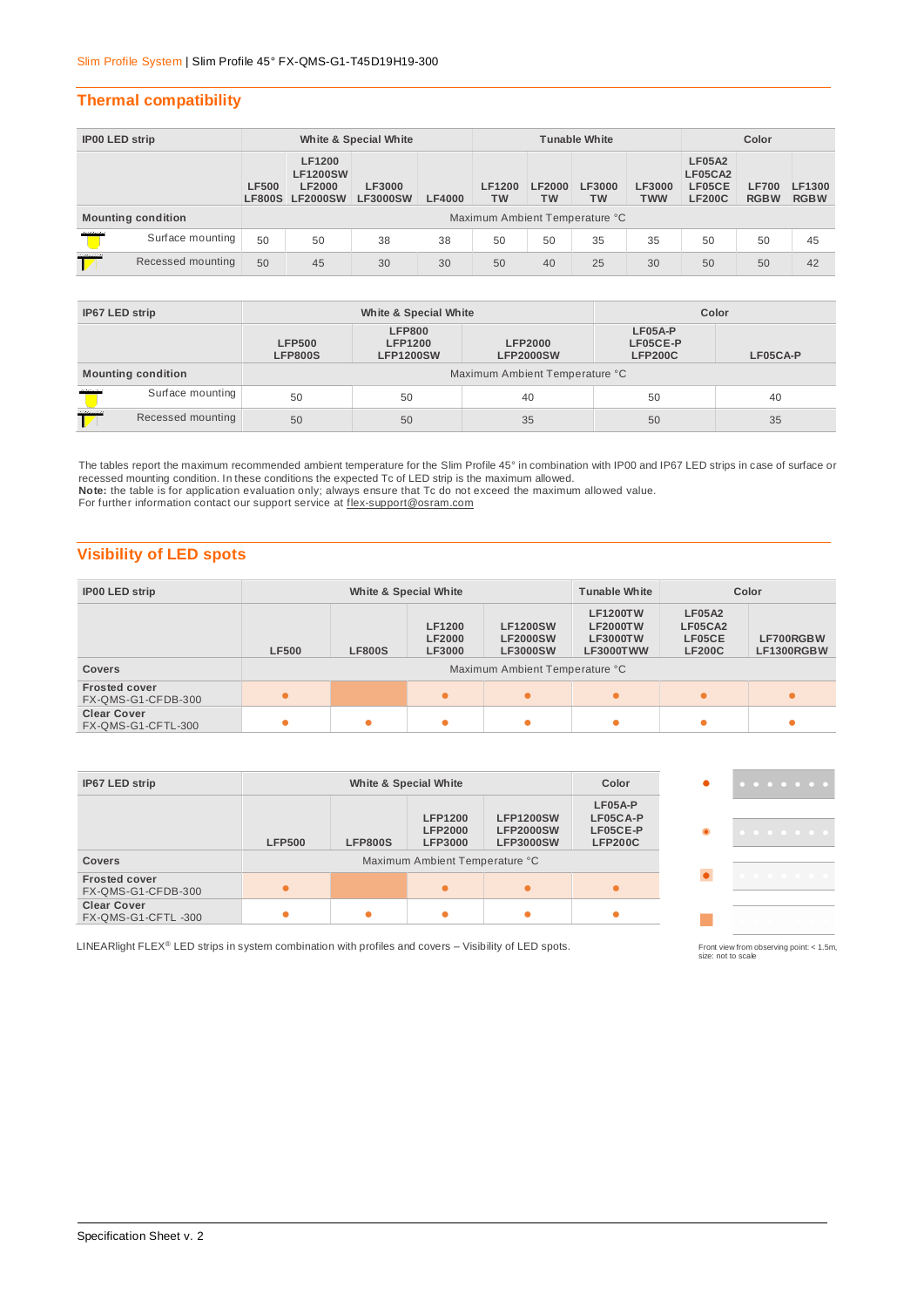## **Technical drawings**



Slim Profile 45° FX-QMS-G1-T45D19H19-300 Order code 4052899448667



Slim cover frosted FX-QMS-G1-CFDB-300 Order code 4052899446991

Slim cover clear FX-QMS-G1-CFTL-300 Order code 4052899999749



Plastic end cap FX-QMS-G1-EFGP-T45D19H19 Order code 4052899450028



Plastic end cap with hole FX-QMS-G1-EFGH-T45D19H19 Order code 4052899999862



Metal mounting bracket FX-QMS-G1-BMZI-T45D19H19 Order code 4052899446960